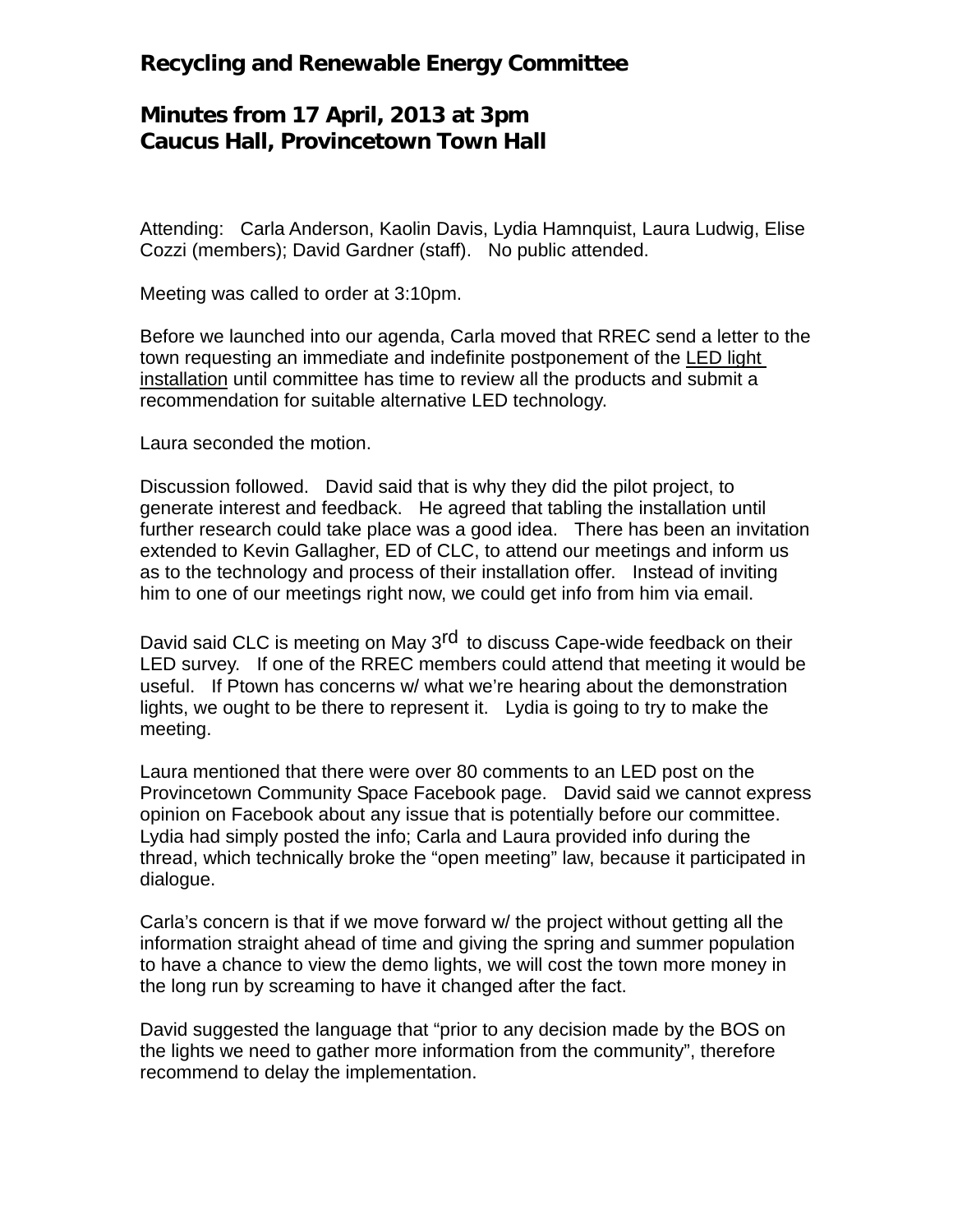The motion was modified -- Carla agreed to re-word the letter so that it requests a delay in commitment until we have the opportunity to have a broader community discussion about it, including inviting the CLC rep to attend a public meeting. It was suggested to double up with the agenda at the May 8 MSW meeting w/ the LED discussion.

Laura seconded the modified motion; all were in favor and motion passed. There was further discussion.

David reminded us of the process, and that the lights are a part of our Green commitment, and referred to an energy reduction plan. We're required to reduce our energy consumption by 20% over 5 years. David will forward a copy of the Energy Plan to the RREC members.

The LED streetlight program has been a three-year process, which when initially proposed by town was too expensive (\$200,000). CLC offered the installation Cape-wide and Ptown accepted. Town put a lot of thought into where the 8 lights would go during the demo process.

Laura asked how we can get the info out to the town via the Banner – David recommended we try to get an article written about Kevin's attendance at the RREC meeting as the centerpiece of the outreach. Carla agreed.

Carla mentioned that the city of Pittsburg went through a distinct process to review their LED options, and recommended that we look at their model. Lydia will email Kevin to attend a public meeting sometime after May 3. Once we know when/if he can come, it would make sense to send out a press release about the meeting (possibly May 8).

Action item: craft a letter from the committee to submit to the Town Manager and BOS. (Laura will draft it from the minutes and send to Carla for approval.)

Action item: draft a press release to send out regarding public opportunity to talk about the LED street lights once meeting w/ Kevin is established, or offer opinion at our email address rrec02657@gmail.com

Moving on to the conversation of solid waste.

Elise noted that there are recycling containers missing from certain locations around town, and David noted the same thing. Many townspeople have also noted their scarceness. It was suggested that after the roads are paved they will be reinstalled.

Laura initiated the conversation about the role of RREC in outreach and education. We need to know what all the facts are about recycling here, and get it out to the public. How? Facebook, Ptown.gov website, library, newspapers, signage, mailings?

Carla reminded us about David Quinn's PAYT stat: as soon as you implement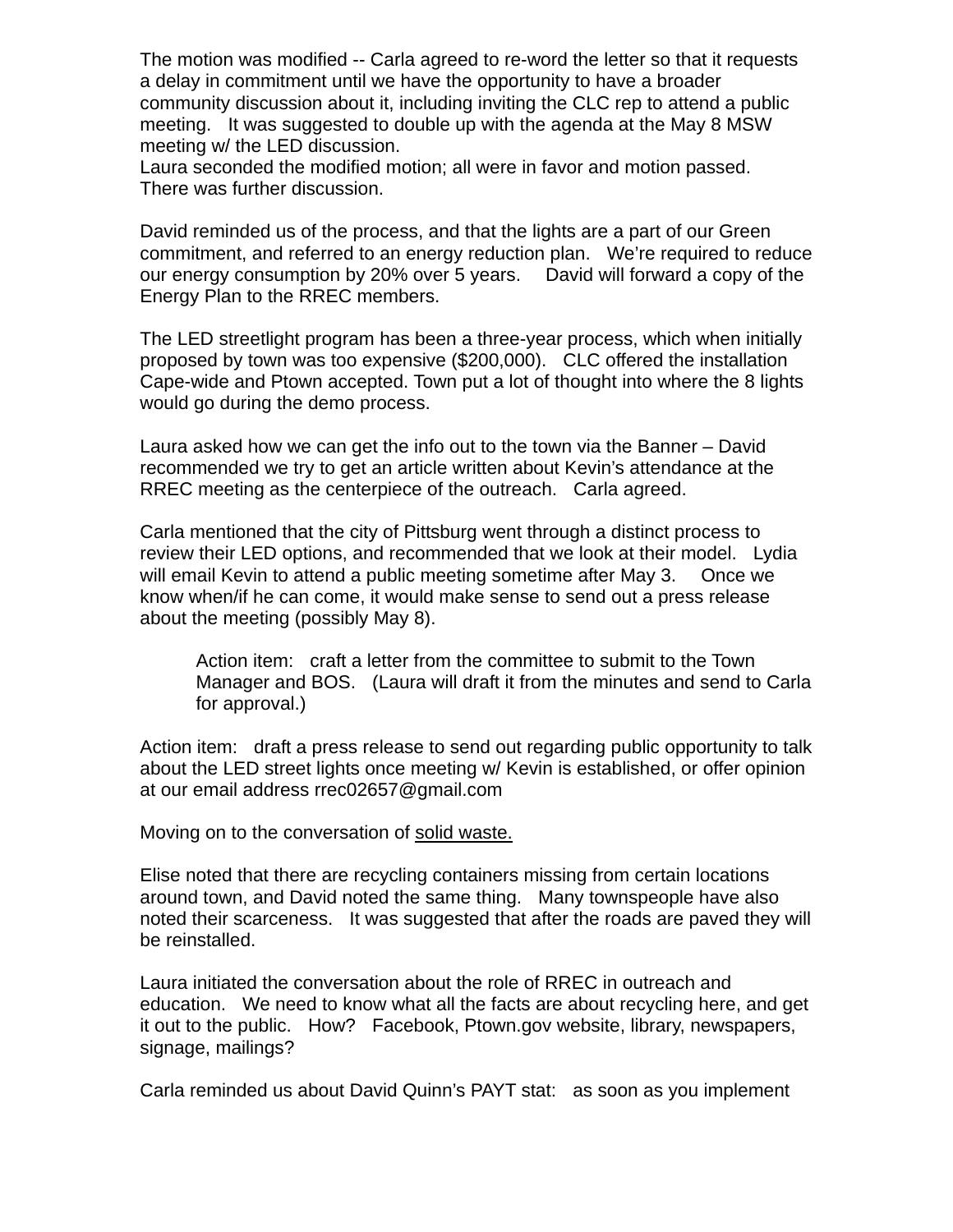PAYT, recycling increases as much as 70%. But the question is, how do we increase recycling in our current system so that we can maximize the efficiency?

We looked at the survey monkey results that Laura had distilled and printed out. It brings up many questions and much mis-information.

Carla asked, if we instituted PAYT tomorrow, how would we go about informing the public? Whose responsibility, who does it? David said it's the role of the RREC and BOS. Laura suggested that the town's website be the portal for all recycling info, and our committee should make sure it's accurate and timely.

We agreed as homework to all review the town's recycling website and have that in mind as we move forward w/ MSW and PAYT discussions.

Laura asked how do we generate the comparison between the various Options as discussed in prior meetings. Carla reviewed Options 1&2 as discussed earlier and as outlaid on her worksheet. She recommended that Rich put the numbers together for whatever his ideal would be (purchasing the new truck so town can do our own hauling), and to cost it out over a 5-yr span, not just 1.5 yrs. He needs to have a little more substance to validate his recommendation, such as the many costs involved in maintaining the truck. i.e., "what's it going to cost us for that new truck over five years?" It's one of the valid ways we might be able to cut the costs to the town.

We don't know what the cost increase will be w/ the new contract, but we need to anticipate what the adjustments might be and look at what the taxpayer is going to have to pony up.

RREC doesn't feel comfortable plugging in figures into charts to present to BOS, but we can draft a chart of the options for them.

Carla asked whether we as a committee at this point have a thought about which option to recommend. Elise pointed out that PAYT is for residents, and yet most of the waste is generated by commercial outfits. Discussion ensued about who gets affected and how when PAYT is in place. Weekly renters may abuse the system, e.g.

Carla drew three circles to demonstrate where the cost gets shifted if PAYT were implemented. Commercial waste would not bear any of the burden of the town's waste stream.

Elise suggested that a tax increase be based on number of bedrooms, vs. a percentage of property tax (mil rate). David thought that was an interesting approach and could look into it w/ the water department, who uses the same criteria.

Carla suggested we really need to look at guest house waste – it's a huge contributor to waste stream because they use more than their allotment.